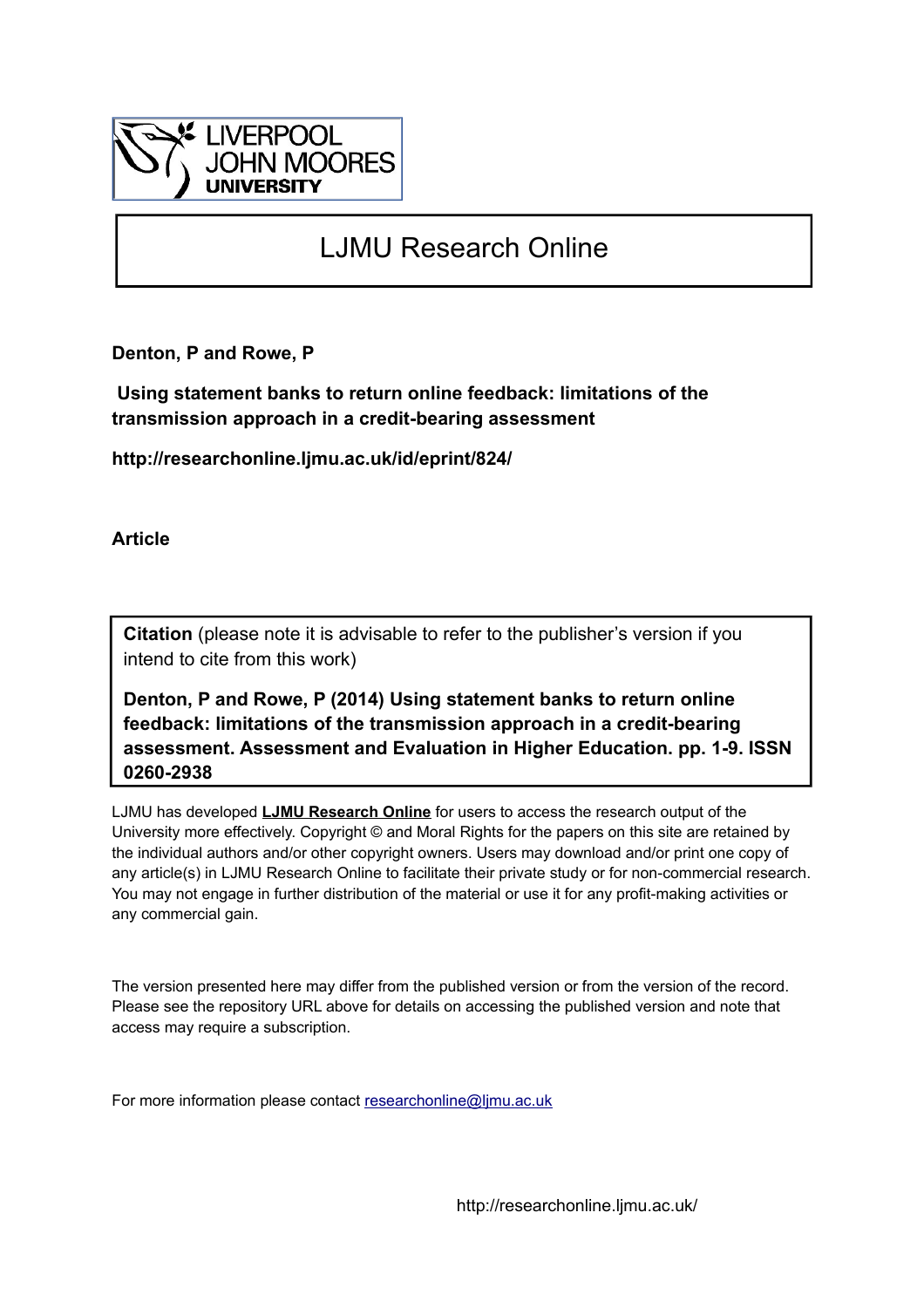## **Using statement banks to return online feedback: Limitations of the transmission approach in a credit-bearing assessment**

Philip Denton<sup>a\*</sup> and Philip Rowe<sup>b</sup>

<sup>a</sup>Faculty of Science, Liverpool John Moores University, Liverpool, UK. <sup>b</sup>School of *Pharmacy and Biomolecular Sciences, Liverpool John Moores University, Liverpool, UK.*

Philip Denton, Faculty of Science, Liverpool John Moores University, Byrom St, Liverpool, L3 3AF, UK. 0151 231 2035, p.denton@ljmu.ac.uk.

Philip Rowe, School of Pharmacy and Biomolecular Sciences, Liverpool John Moores University, Byrom St, Liverpool, L3 3AF, UK. 0151 231 2069, p.h.rowe@ljmu.ac.uk.

Philip Denton is the Associate Dean (Education) for the Faculty of Science at Liverpool John Moores University (LJMU). He is interested in the development and evaluation of electronic tools to assist with assessment and to encourage student engagement with tutor feedback. Philip Rowe is a Reader within the School of Pharmacy and Biomolecular Sciences, LJMU. His main research interest is statistical methods related to pharmacy.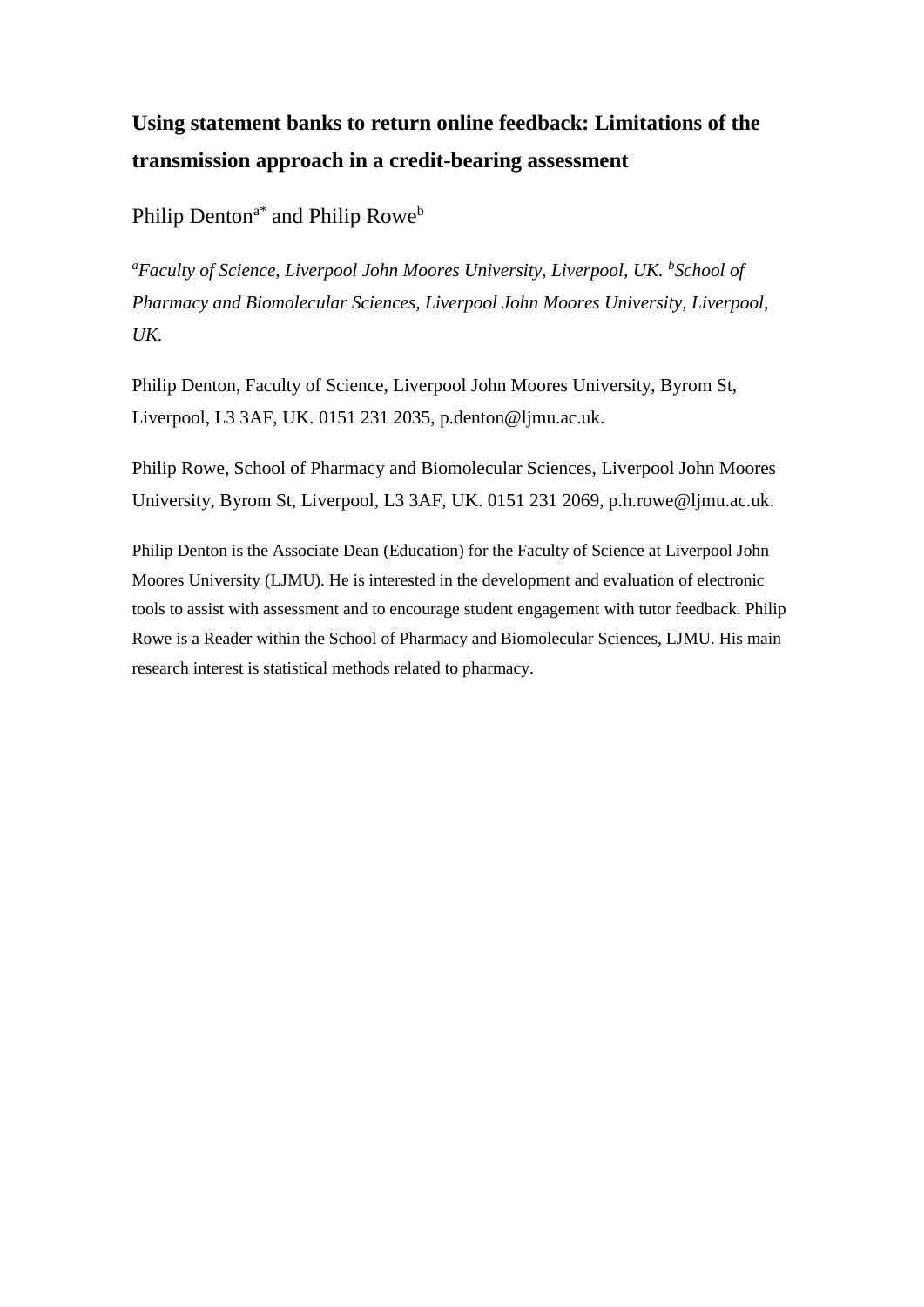## **Using statement banks to return online feedback: Limitations of the transmission approach in a credit-bearing assessment**

Electronic marking tools that incorporate statement banks have become increasingly prevalent within higher education and their advantages are considered. In an experiment, printed and emailed feedback was returned to 243 first year students on a credit-bearing laboratory report assessment. A transmission approach was used, students being provided with comments on their work but no guidance as to how they should use these remarks. A multiple choice question (MCQ) test, undertaken before and after the return of feedback, was used to measure learning. Although returned comments included model answers to the MCQs, test scores showed no overall enhancement, even when students' marks for their laboratory reports were initially hidden. A negative and significant  $(p = .010)$  linear trend between relative test scores and test date suggests that even modest improvements in subject knowledge were lost over time. Despite this, students could accurately guess their mark based on emailed feedback alone, estimated and awarded marks being linearly correlated (*p* < .001). It is concluded that statement banks organised according to published assessment criteria can ultimately help students to appreciate how their work was graded. However, students should be encouraged to produce a structured response to received feedback if self-assessment is to occur.

Keywords: assessment, feedback, technology, self-regulation

#### **Introduction**

One of the reasons why assessment is undertaken is to facilitate student learning, a process supported when tutors supply high quality feedback to their students (Orsmond, Merry, and Reiling 2000). Electronic marking programs that can help tutors to prepare and return online feedback have been available for a number of years (Denton 2001). A review of available technologies by Heinrich, Milne, and Moore (2009) notes a strong positive impact on staff from using tools of this type. Of particular interest are systems that allow assessors to return feedback by allocating comments from a statement bank. It has been found that students prefer this type of feedback over traditional, 'red pen'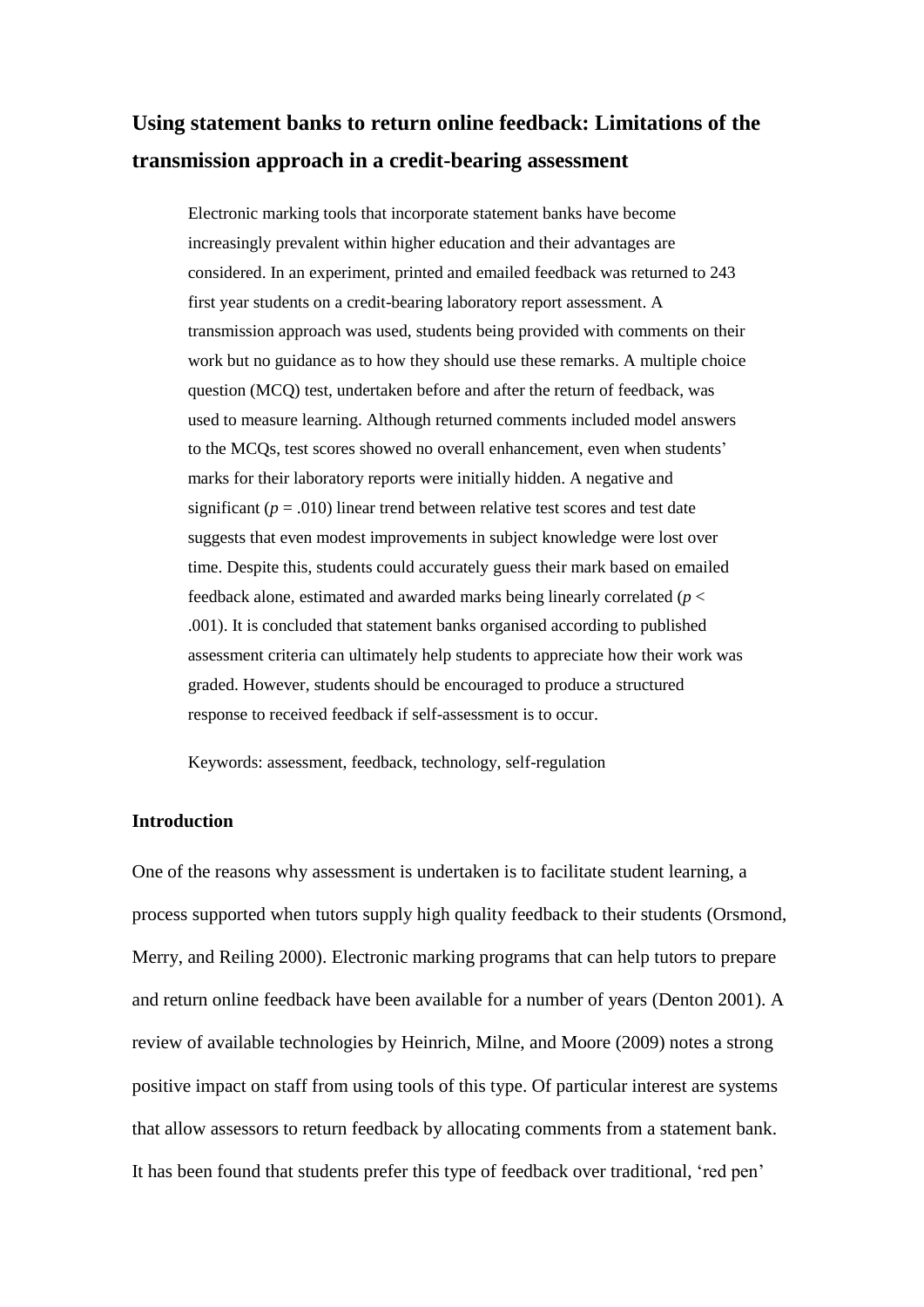annotations on their work (Denton et al. 2008). Using a statement bank prepared in advance can expedite marking (Case 2007). A study by McKie Bell, Smailes, and Smith (2006) reports a 30 hour time saving over two statistical assessments involving 120 students. This is of benefit to staff in an era of resource constraints. It is also advantageous to students, given that timeliness is a well-established trait of good feedback (Gibbs and Habeshaw 1993). In a recent large-scale survey by the National Union of Students (2012), however, two-thirds of UK undergraduates reported that they normally waited more than two weeks for feedback to be returned.

Allocating comments from a statement bank can help tutors to return taskfocussed feedback. This is of particular value when marking work at the extremes of the marking scale where tutors might otherwise recourse to drafting perfunctory remarks relating to a student's ability or intelligence. A review of assessment in classroom settings found that feedback that was more focussed on the student than the assignment has a negative effect on attitudes and performance (Black and Wiliam 1998). Using statement banks also facilitates the return of detailed comments, including model answers. This is important given that Higgins, Hartley, and Skelton (2001) have found that students develop negative perceptions of feedback if it does not provide sufficient information on how they might address deficiencies. Similarly, students do not find feedback helpful if it is too general or vague (Weaver 2006). In a study by Price et al*.* (2010), students expressed dissatisfaction over feedback that was ambiguous and that failed to include examples of what was expected. In an experiment conducted by Huxham (2007), tutor feedback was returned in the form of printed model answers or personalised comments that were annotated on submitted work. Students were then found to perform better in subsequent examination questions associated with the model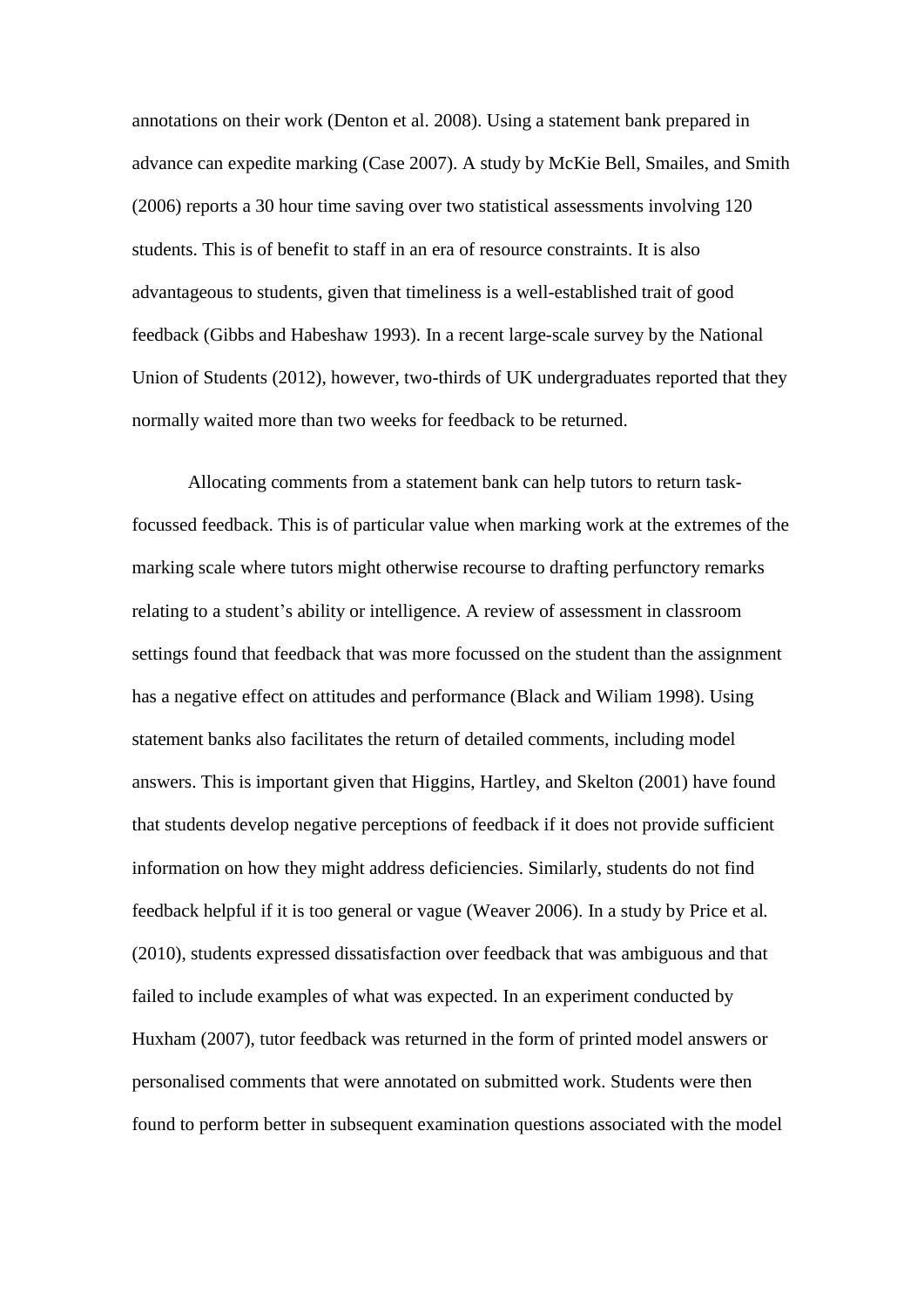answer feedback. In a survey conducted during this study, however, students expressed a preference for personalised feedback.

Brown (2001) identifies one of the common weaknesses in assessment as the inconsistencies in both marking and feedback that can occur when grading duties are shared across a team. This possibility can be lessened if all tutors allocate comments from an agreed statement bank. Improved student awareness of the assessment criteria has been reported when online tools are used to couch returned comments in terms of the published assessment criteria (Case 2007). Approaches of this type can help students to understand the scheme that has been used to assess performance. Accordingly, the return of feedback using printed criteria sheets incorporating performance-level definitions is recognised as good practice (Nicol and Macfarlane-Dick 2006).

Of the six broad categories in the UK National Student Survey (NSS), the one relating to both assessment and feedback has continued to exhibit the lowest satisfaction ratings, and this is acknowledged in contemporary articles (Boud and Molloy 2013). Three questions in the current NSS relate to the clarity of assessment criteria, promptness of feedback, and the level of detail in returned comments (by tutors, implicitly). In Nicol and Macfarlane-Dick's (2006) model of good feedback practice, it is argued that of parallel importance are approaches to assessment that facilitate the active engagement of students with feedback and that promote self-regulated learning. Students use external feedback to create their own internal feedback and this ultimately leads to improvements in student achievement. In transmission models of feedback, tutors pass on messages to students that are then used to make improvements. Such approaches have been criticised as they do not consider how students' motivations and beliefs will affect how they will use the tutor's comments, if at all (Nicol and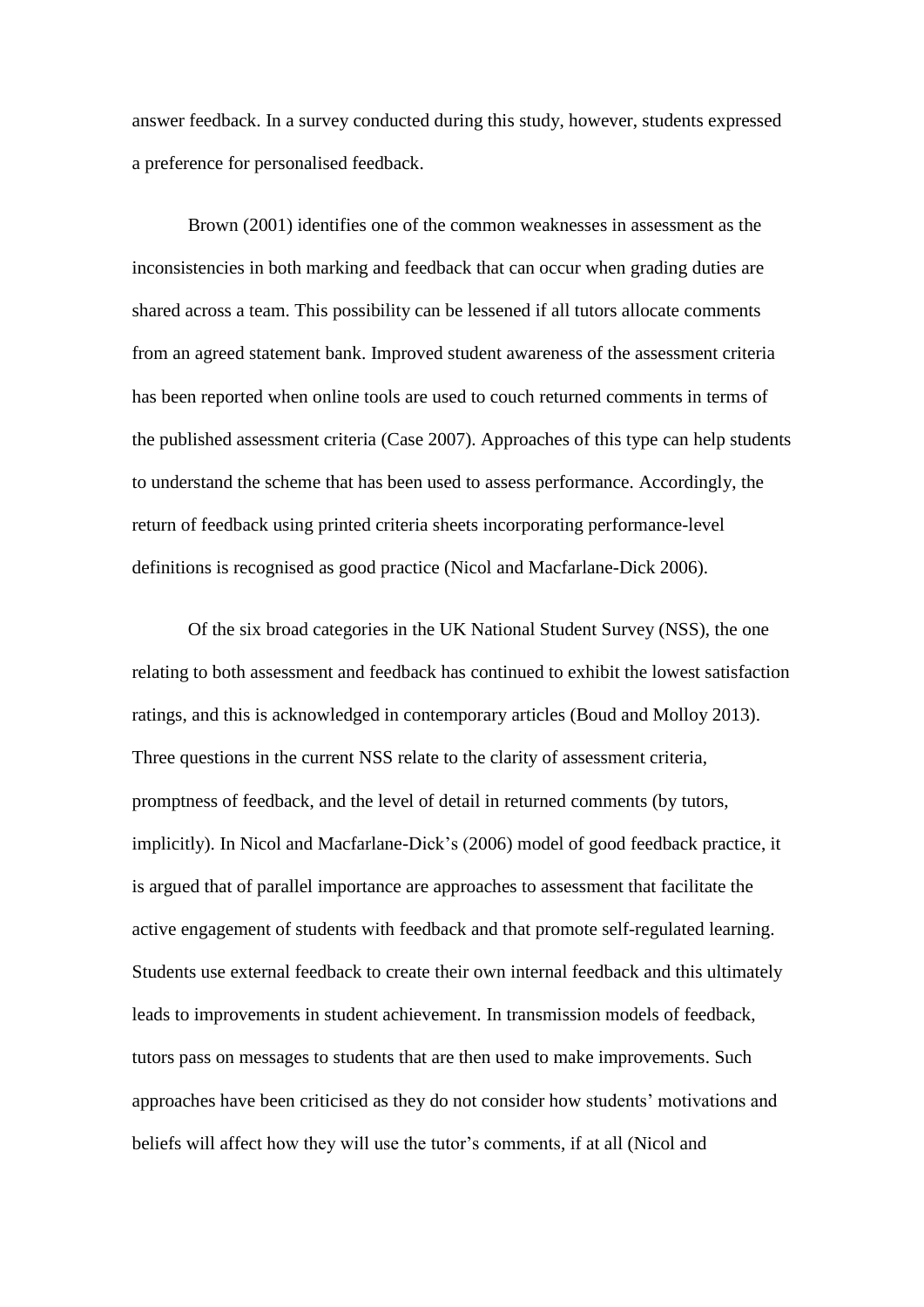Macfarlane-Dick 2006). Boud and Molloy (2013) have emphasised that even elementary feedback should be defined by information used, and not information transmitted.

It is widely accepted that curricula that feature repeated high-stakes assessments reinforce notions that feedback is about marks attained, and this can be detrimental to student self-esteem and motivation. Butler (1987), for example, found that students pay comparatively less attention to their feedback when their mark is included. Creditbearing assessments can still be used to facilitate self-assessment, however. Taras (2001) advocates withholding marks until students have had time to process external feedback. In her approach, students review their feedback against the agreed assessment criteria in the presence of a tutor, identify areas for improvement, and estimate their grade.

Although online marking tools that employ statement banks are being used increasingly within higher education, Nicol and Milligan (2006) point to a paucity of research over the effectiveness of this type of feedback. Such tools can be used to deliver personalised model answer feedback to students who are on their own at a computer. However, it is not clear if this technique would necessarily lead to the same improvements in attainment that have been recorded when printed generic model answer sheets are circulated in class (Huxham 2007). There is also merit in investigating whether the known deficiencies of the transmission approach can be mitigated against. In line with part of the model developed by Taras (2001), students might be encouraged to re-process their feedback by inviting them to estimate their grade, based on their online feedback alone.

### **Method**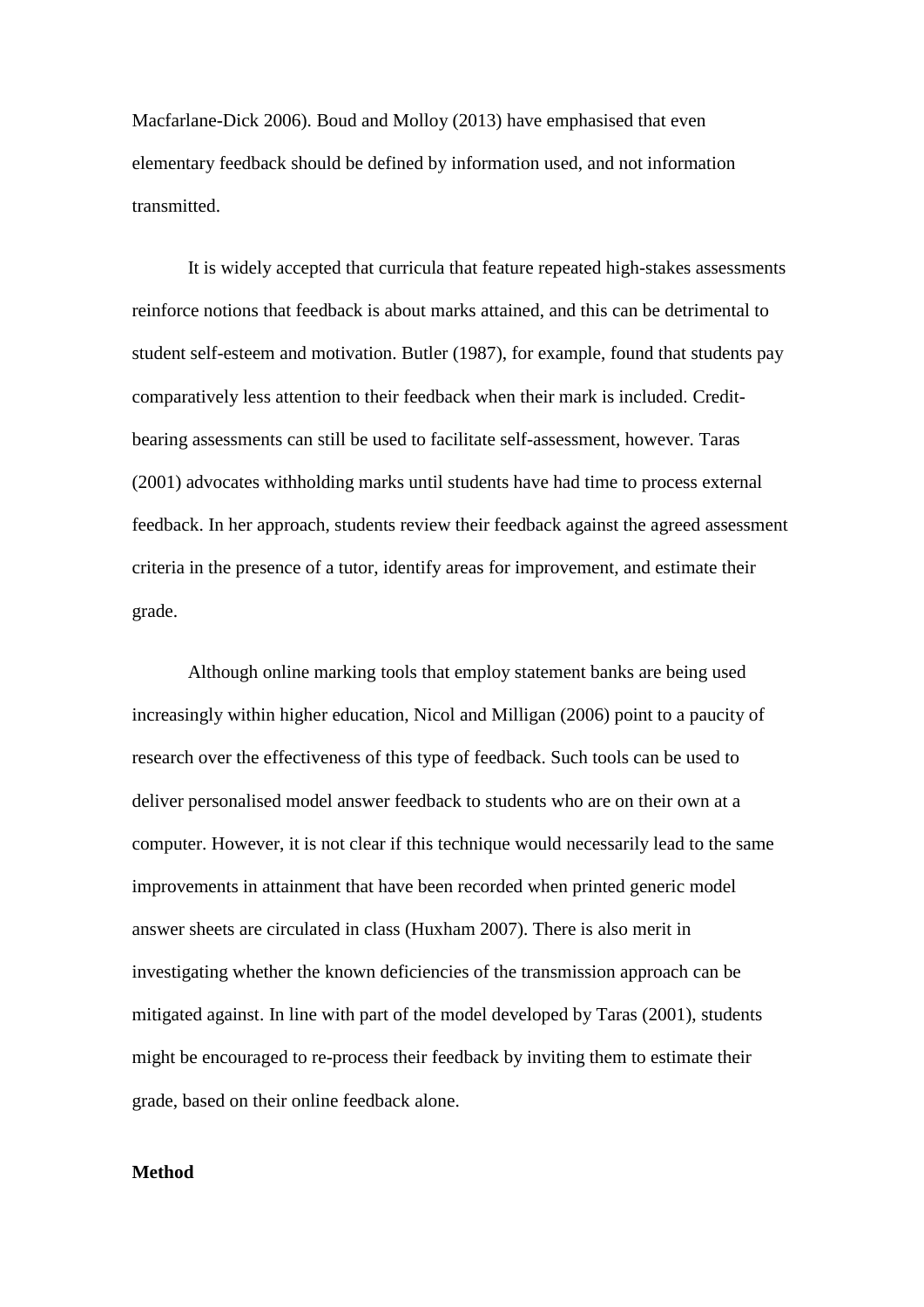An experiment was conducted concerning tutor feedback on 243 laboratory reports submitted by BSc Applied Chemical and Pharmaceutical Science (ACAPS) and MPharm Pharmacy undergraduates. This credit-bearing assignment was set as part of a first year module and required students to present and discuss raw data collected in the laboratory. The six assessment criteria that were to be used by tutors when grading the assignment were published in advance of the deadline, alongside their associated weightings and guidance notes. Students were expected to follow the normal conventions for organising and writing scientific reports and, consequently, all submitted work had the same basic structure. This exercise had features in common with many other undergraduate science laboratory assessments in that students investigated the practical applications of theories that were likely to feature in the final exam.

The six assessment criteria were used to structure a statement bank of comments within the Electronic Feedback freeware (Denton et al. 2008). The range of comments available reflected the full range of marking outcomes. For example, the student's presentation of their references was worth 5% and this aspect had six associated feedback comments, worth from 0 to 5%. Some assessed criteria, e.g. 'Introduction', had only one set of accompanying comments. Other criteria could only be adequately remarked upon by sub-dividing the criterion into assessed aspects, each with its own list of standard comments. For example, the 'References' criterion was separated into two aspects; presentation and range, each being worth 5%. The electronic statement bank was divided in this manner to produce 13 assessed aspects in total.

After submitting printed copies of their reports during a supervised laboratory session, an unheralded ten-question multiple choice test was circulated alongside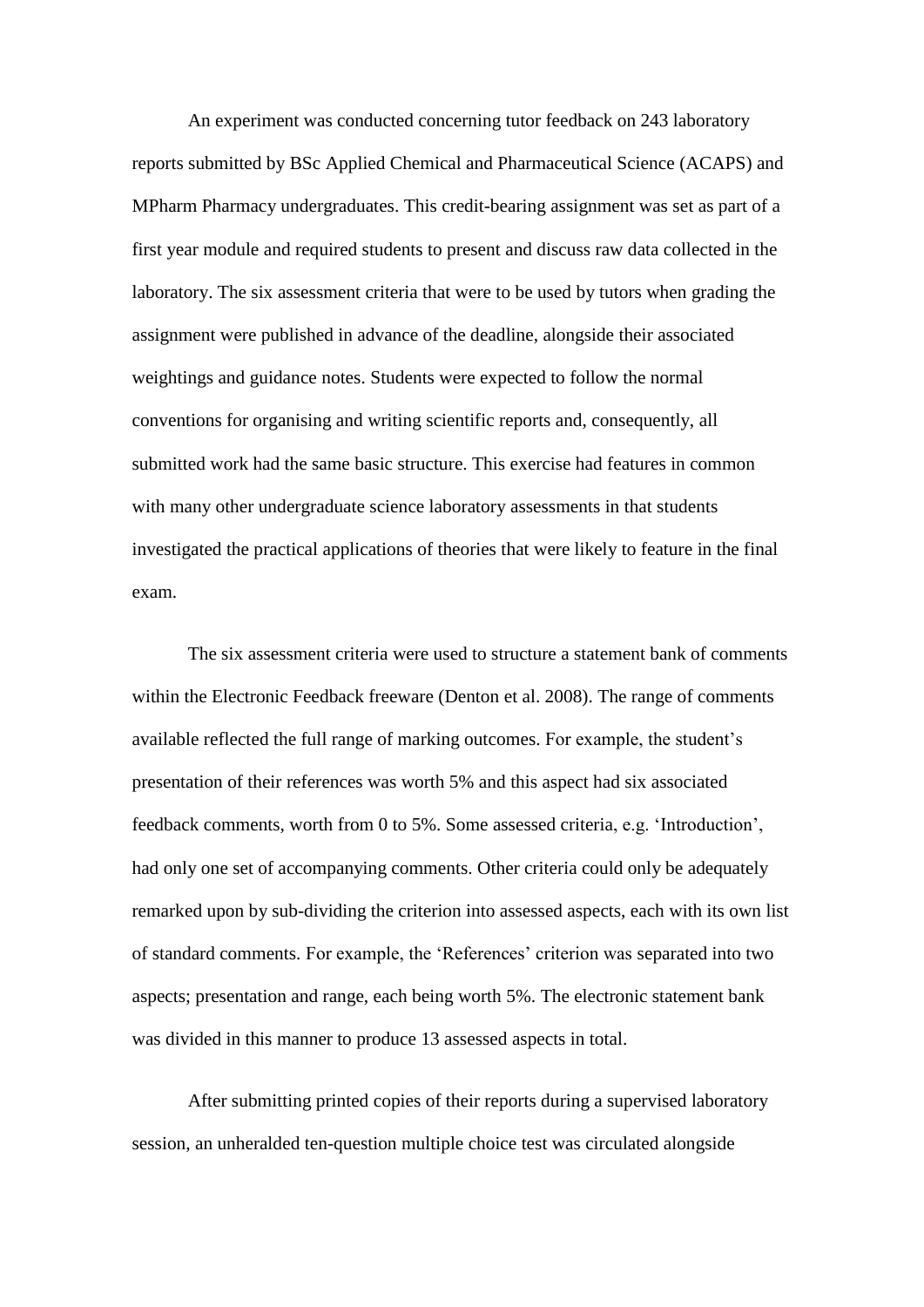participant information. All ten questions directly related to subject material covered in the practical, including the theories that could feature in the final examination. The test was conducted under closed-book and invigilated conditions and 238 students agreed to participate. Each student's MCQ performance was used only to benchmark their knowledge of this subject area for the purposes of the experiment, it being made clear that the test itself was not credit bearing.

Before marking of the submitted laboratory reports commenced, the class were divided into three groups; A, B and C, each being of approximately equal size and containing a representative distribution of students; 26-31 males, 46 females, 9-12 students from each marker, 28-32 ACAPS students, and 44-49 MPharm students. Over 95% of students were in the age range 18-19 and this factor was not used to influence group compositions. Seven assessors were involved in the marking of the reports and each one received a copy of the electronic set of comments.

During marking, student scripts were minimally hand-annotated with remarks and symbols. Detailed feedback comments were allocated from the statement bank by each assessor selecting the most appropriate comment for each of the 13 assessed aspects. After marking was complete, personalised feedback sheets were printed out and attached to the students' submitted work. A transmission approach was used and returned comments referred only to the attributes of the submitted work. They did not, for example, indicate what action was required on the part of the student, apart from emailed feedback for Groups A and B. A message at the end of these electronic feedback reports asked the recipient to reply via email to confirm that it had been read. These two Groups received feedback emails between three and eight days before hard copies were returned in class. For group B only, the student's mark for the work was not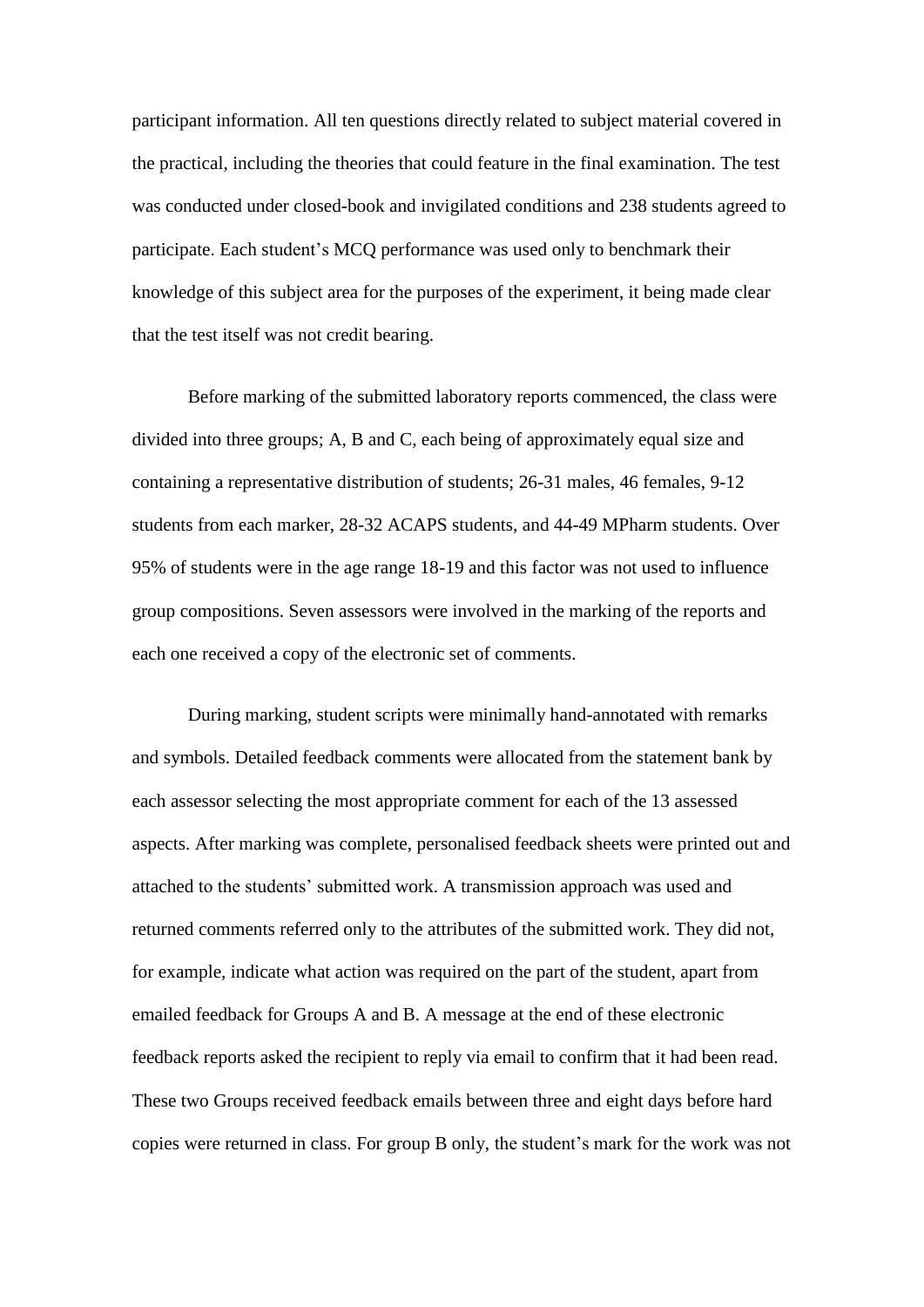shown and these students were invited to reply with an estimation of their mark based on online feedback alone.

To ensure that no students were disadvantaged by this experiment, all groups had an opportunity to collect marked work in class within the institution's expected turnaround time of three weeks. This was around three months in advance of the final examination and 163 students were present to receive their work. This was the first opportunity that group C had to review the assessor's comments on their assignments and they were given time in class to read through their marked scripts. In the feedback reports, comments selected from the statement bank were presented under headings that corresponded to each of the six published assessment criteria. Returned feedback also included model answers to all ten questions in the benchmarking MCQ test. For example, all returned feedback remarked on the correct units of measurements for acid dissociation constants and an MCQ based on this information was incorporated within the test. A week after receiving hard copies of their feedback, the original MCQ test was repeated under the same conditions and 243 students agreed to undertake this follow-up assessment.

A revised data set of 141 students was prepared by excluding students who did not fully take part in the experiment; those who did not undertake both the benchmarking and follow-up MCQ tests, the group A and B students who did not email to confirm that they had read their online feedback, and those group C students who did not collect their feedback in the taught session one week before the follow-up MCQ test. The number of days between students first reading their feedback and the follow-up MCQ test was recorded and this ranged from seven to eleven days.

#### **Results and discussion**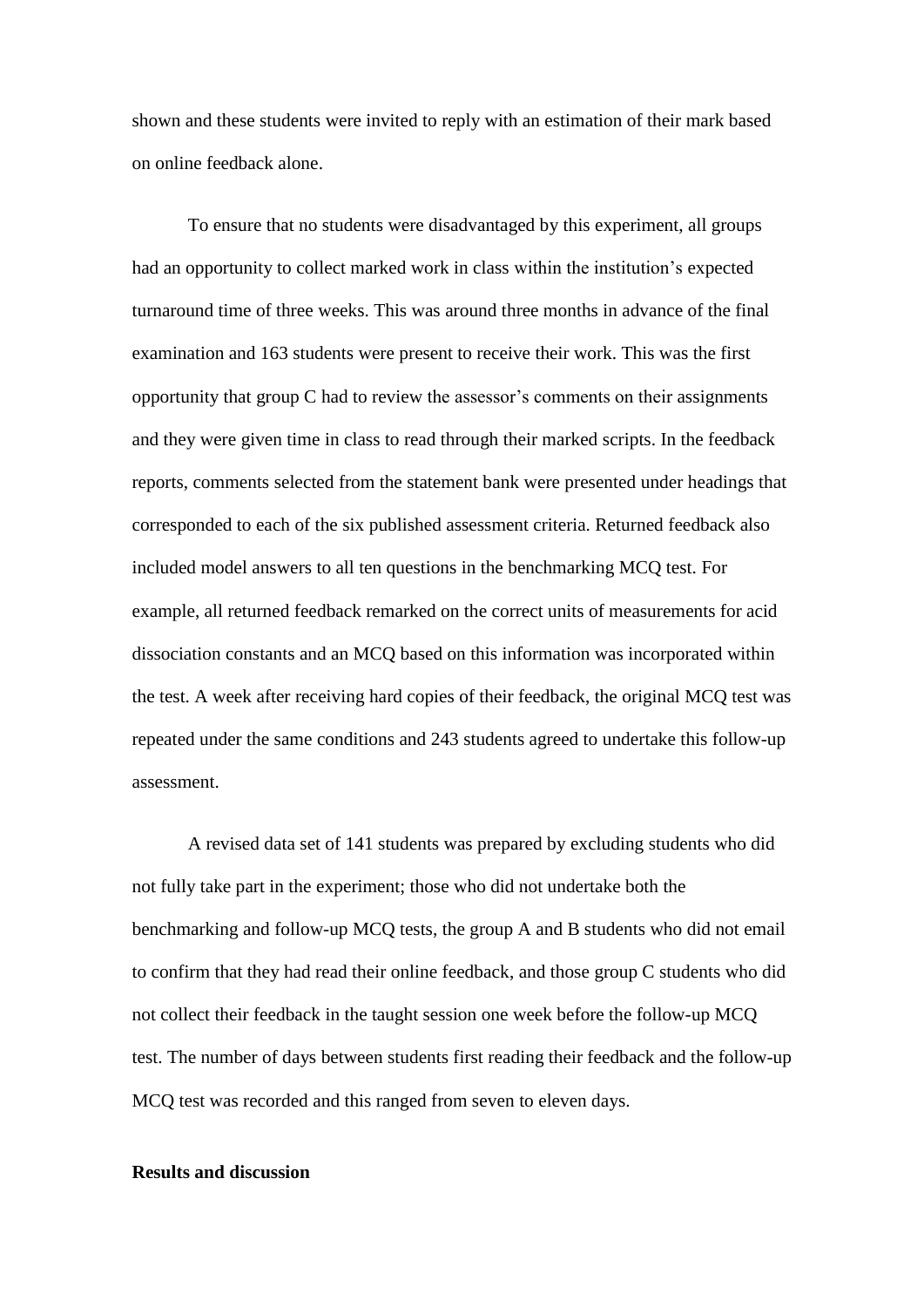Marks awarded in the laboratory report were comparable for each group, Table 1, supporting the notion that each of the three groups is representative of the whole class. There were significant  $(p < .001)$  correlations between % marks for the laboratory reports and scores for both the first and second MCQ tests. This suggests that the test questions were an appropriate measure of the same qualities that were used to judge the practical scripts. It is these qualities, including the students' knowledge and understanding of this subject area, that would be expected to be enhanced if learning through feedback occurred.

For groups A and B, 28% of 163 students failed to reply via email to confirm that they had read their online feedback in the period before work was returned in class. Even asking group B students to email an estimate of their mark at the commencement of their feedback did not result in a greater number replying to confirm it had been read. It is not clear whether these students read their feedback only superficially and missed the request for a read receipt, or fully read their feedback and chose not to reply to this atypical request. The number of students collecting printed feedback represents 67% of those who submitted assignments for marking. This reflects the level of attendance at the session where hard copies of the feedback were first attempted to be returned.

## (Table 1)

All but one of the 57 group B students who replied to confirm that they had read their feedback also provided an estimation of their performance, Figure 1. Overall, students demonstrated that they were adept at guessing their % mark after reflecting on their online feedback alone, the Pearson correlation coefficient for awarded and estimated % marks being .730 (*p* <.001). This significant linear trend suggests that students broadly understood the mark scheme against which they were being judged.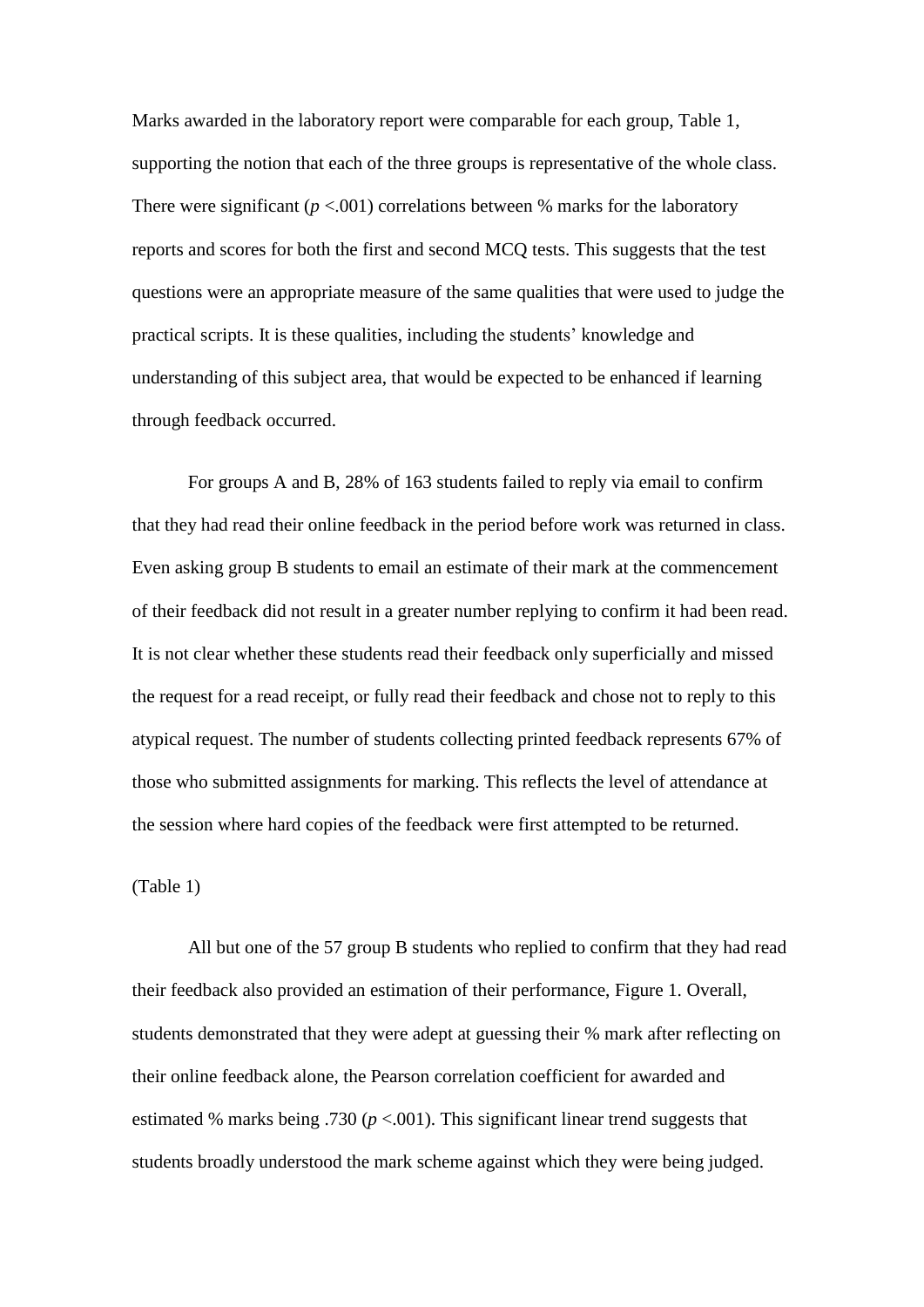Those students accurately guessing their mark demonstrated similar evaluative skills to those of the assessors of their work. As Sadler (1989) has noted, this is essential if students are to be able to take action to 'close the gap' between current and good performance.

### (Figure 1)

The change in % score from the benchmarking to the follow-up MCQ test  $(\Delta\%)$ was calculated for each student using the revised data set, average results for each group showing a decline in test performance, Table 2. No significant differences were found in two sample *t*-tests when  $\Delta\%$  was compared between genders ( $p = .11$ ) or between programmes ( $p = .94$ ). A one-way analysis of variance for  $\Delta$ % against marker identity  $(p = .21)$  again detected no statistically significant differences. It is apparent from Table 2 that values of  $\Delta\%$  for group C were clustered around a higher mean value than for groups A and B. However, a one-way analysis of variance showed no significant differences in  $\Delta\%$  between the various student groups ( $p = .32$ ).

#### (Table 2)

In the revised data set, 72 students performed less well in the follow-up MCQ test, 27 students achieved the same mark, and only 42 students improved their score. It appears that even those who read their model answer feedback did not make good use of it. This notion of superficial engagement with the returned comments is further supported by a scatter plot of  $\Delta\%$  against the number of days between feedback being read and the follow-up test, Figure 2. A negative linear correlation between these two variables is the only significant relationship ( $p = .010$ ) found within the revised data set. The gradient  $(\pm SE)$  of this correlation indicates a point estimate decrease of  $11\pm4\%$  in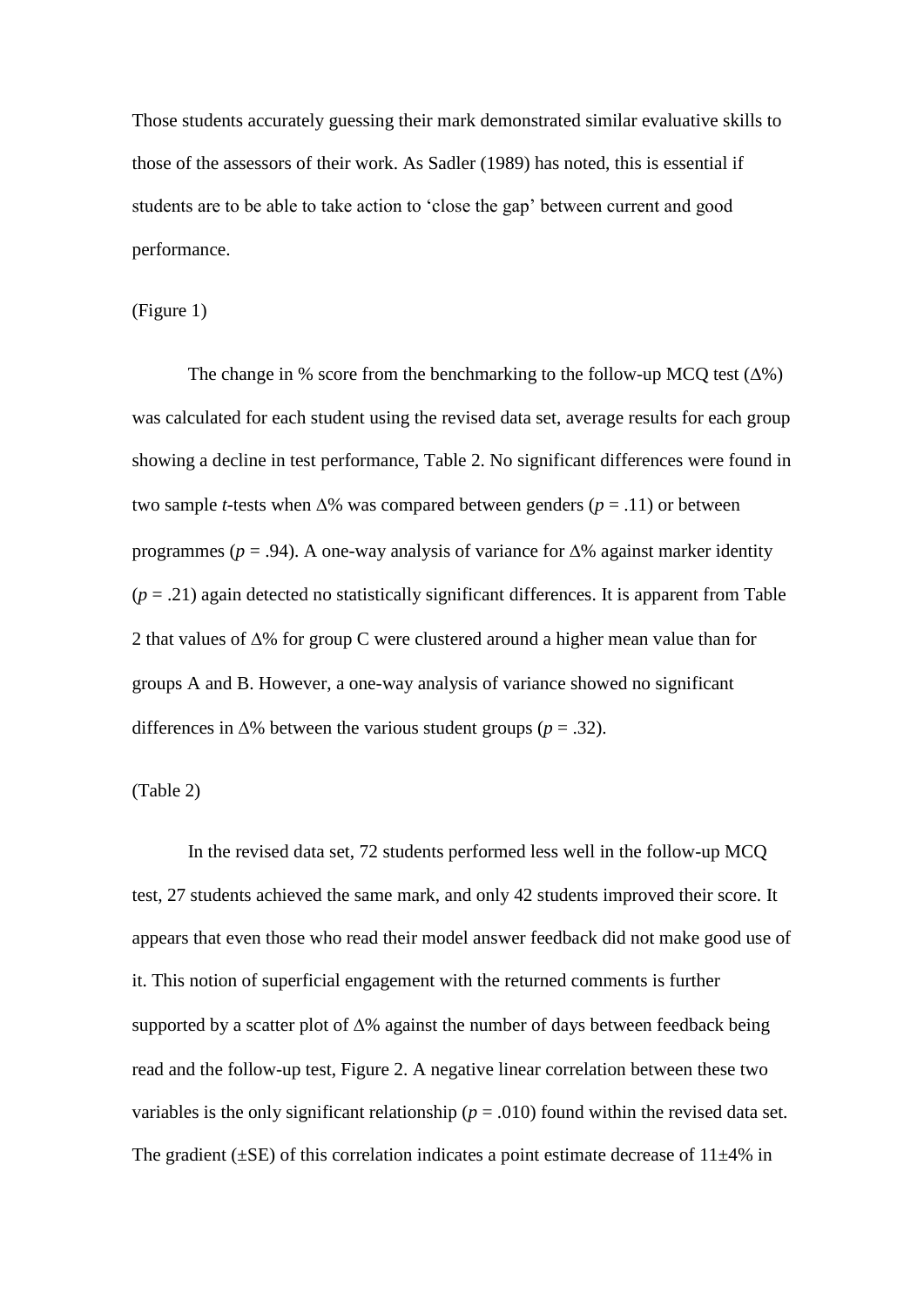MCQ test score over the five day interval examined. A significant negative correlation  $(p = .025)$  is also found when only data for students receiving emailed feedback (groups A and B) are analysed, representing a point estimate test score decline of 16±7% over the same five day interval.

## (Figure 2)

The correlation in Figure 2 suggests that any enhancements in subject knowledge from received information were transitory, a trend that has been recorded previously. For example, Pashler et al. (2005) presented factual information to 258 students and their recall was tested later on the same day and one week afterwards. A decline in test performance was observed and it noteworthy that their investigation also used a transmission approach to provide information.

### **Conclusions**

The transmission type feedback returned in this study apparently failed to enhance students' subject knowledge. This finding further challenges both the effectiveness of the 'feedback as telling' approach and the assumptions on which it is based, recently summarised by Boud and Molloy (2013). Around one-quarter of emailed students failed to respond to a request for a feedback read receipt. This asks questions over the extent to which students actually read returned comments and further study of this area would be worthwhile. Although there was no apparent educational benefit from withholding marks, this does not discredit Taras's (2001) model for promoting self-assessment. Rather, it emphasises the importance of the other features of her approach, including the tutor-facilitated sessions where students review their feedback.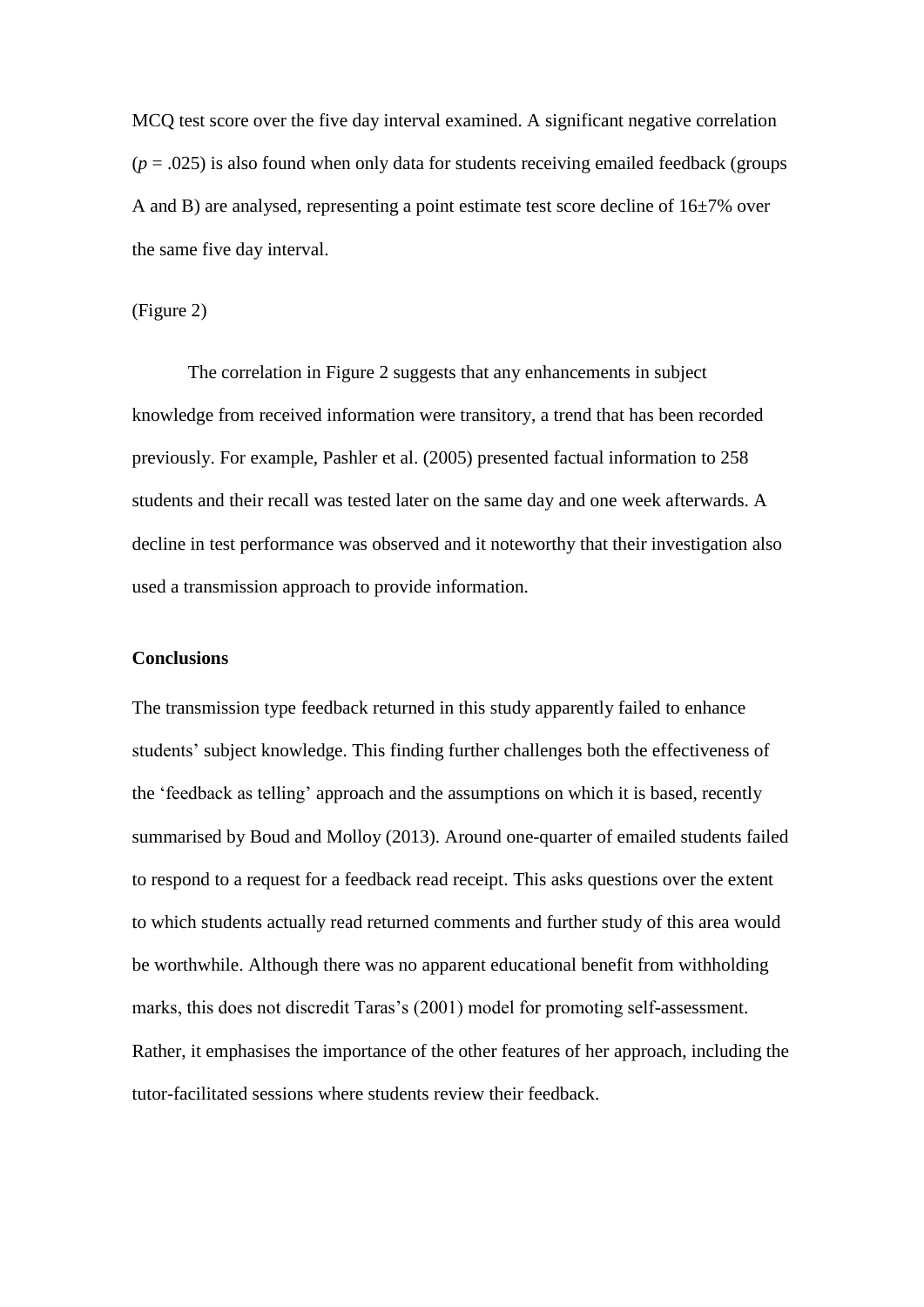A deficiency of transmission models of feedback is that they do not naturally encourage assessor and peer dialogue around learning, one of the seven principles of good feedback practice (Nicol and McFarlane-Dick 2006). Indeed, any student in this study receiving online feedback on their own at a computer has no immediate prospect of discussions with their tutor or classmates. According to Carless (2006), students do want to learn from their feedback but are often unclear as to how to go about this. The digital delivery and presentation of feedback offers opportunities to furnish students with electronic tools to guide how they re-process tutor remarks and to facilitate dialogues. Kerrigan et al. (2009) have already undertaken some work in this respect and it is an area that warrants further investigation and development. In the absence of such support, students may not respond to written feedback in a manner that is consistent with what the tutor intended, as appears to be the case in this investigation and in other contemporary studies of feedback (Crisp 2007).

The model answer feedback returned in this experiment was delivered in a format that had previously been found to be highly rated by students for features that are emblematic of high quality feedback (Denton et al*.* 2008). This investigation therefore provides another example of where student perceptions of feedback and its educational effectiveness are not necessarily the same, echoing a finding of Huxham's (2007) study. The outcomes of this experiment also reinforce Nicol and Milligan's (2006) assertion regarding the need to investigate the effectiveness of technology-enhanced feedback, even when notional best-practices are observed and detailed comments from tutors are returned in a timely manner.

Although some advantages in using statement banks and returning model answer feedback have been identified, the outcomes of this experiment suggest that care should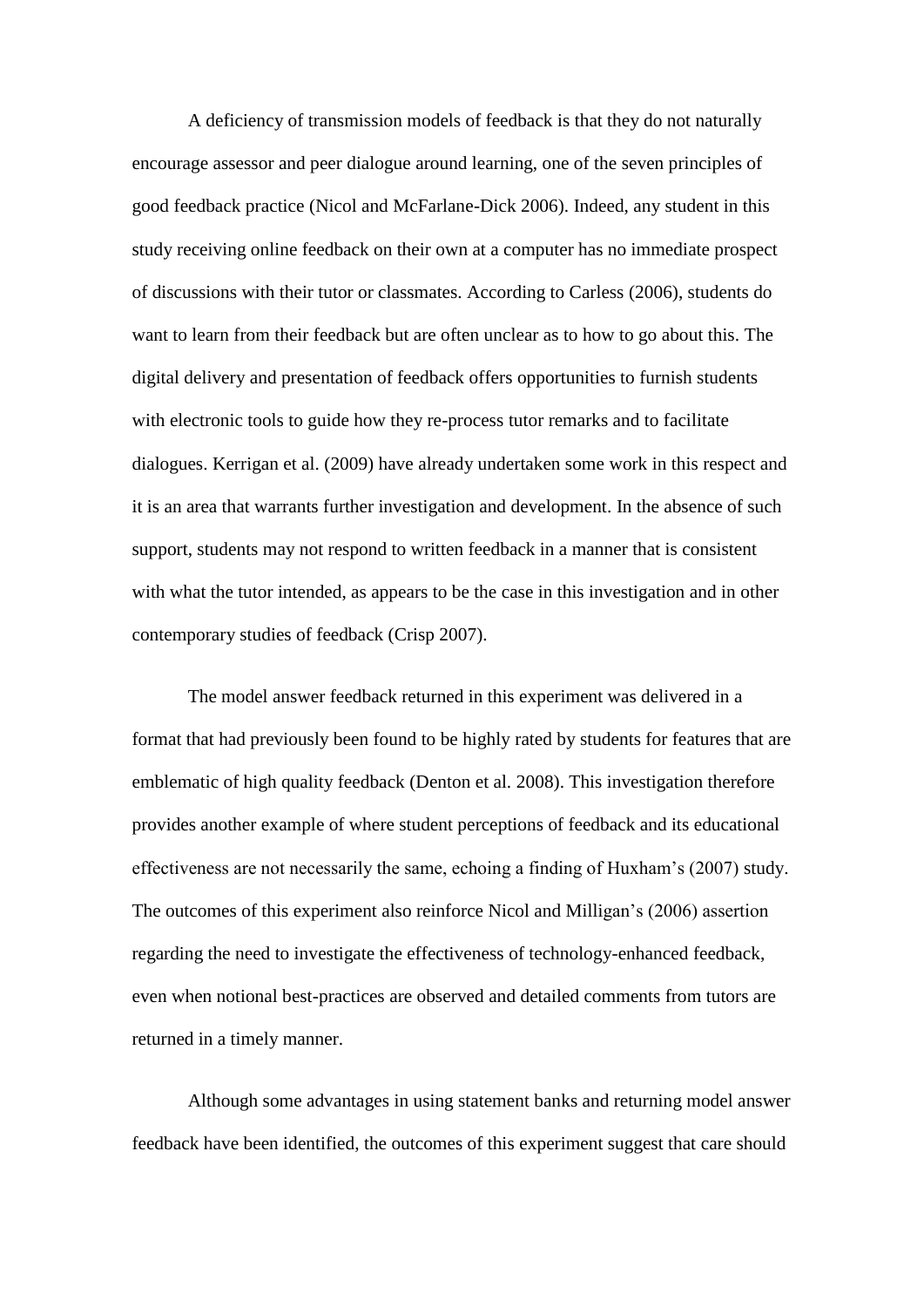be exercised how they are used. The number of comments returned to students in this study, for example, exceeds Lunsford's (1997) recommendation of around three substantive remarks for each piece of work. A potential development would be to design electronic marking tools that provide some means to highlight those remarks that students should pay most attention to. In this way, the feedback could then emphasise the main themes that the student should address in future work.

Self-regulated learning is fostered when there is a clarity of purpose for the assessment that is shared between both tutors and students (Price et al. 2010). The practical exercise in this study has since been revised and it links to a subsequent assessment, which were always there, have now been made much clearer. It is now a formative assignment set in preparation for an open-book examination of a series of practical activities. This provides the opportunity to gauge learning from external feedback as it invites students to use returned comments to produce another piece of identified work to a higher standard (Boud 2000). The value of returning statement bank comments electronically to facilitate learning merits further study. It would be instructive to investigate, for example, whether this approach has any positive impact on subsequent student performances in a linked assessment, thereby completing the feedback loop (Sadler 1989).

Many students in this study were able to accurately estimate their % marks by reading through online comments from the assessor. It is suggested that this occurred because the marking software employed allowed both feedback to be couched, and % marks to be calculated, in terms of the published assessment criteria. The students' apparent awareness of these criteria endorses the findings of Case (2007) when statement banks are used to return feedback. According to Cross (1996), assessment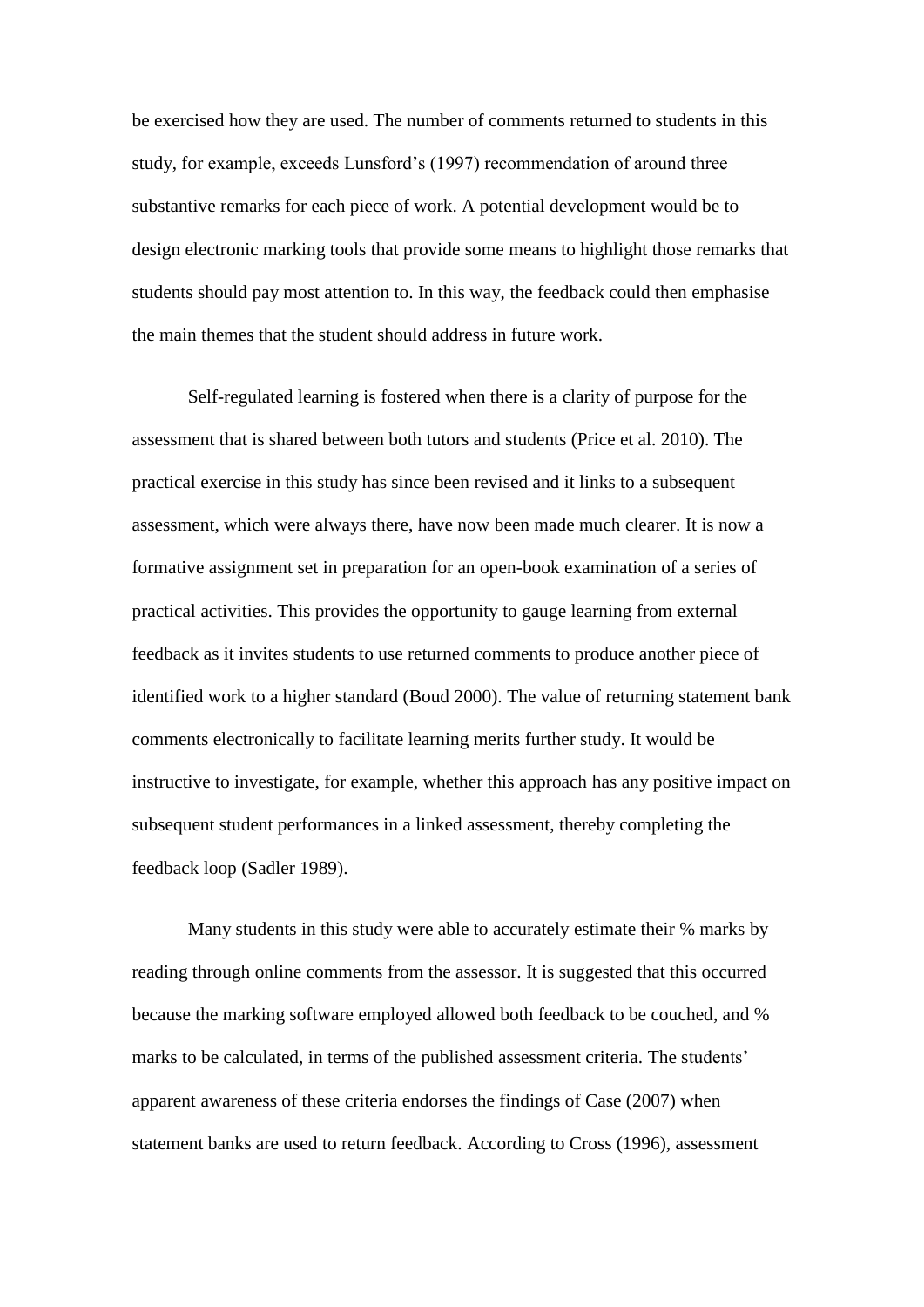without feedback is like archery practice in the dark. Even with the lights switched on, however, students require an understanding of the target that they are aiming for.

#### **References**

Black, P., and D. Wiliam. 1998. "Assessment and Classroom Learning." *Assessment in Education: Principles, Policy and Practice* 5(1): 7-74.

Boud, D., and E. Molloy. 2013. "Rethinking models of feedback for learning: The challenge of design." *Assessment and Evaluation in Higher Education* 38(6): 698-712.

Boud, D. 2000. "Sustainable assessment: Rethinking assessment for the learning society." *Studies in Continuing Education* 22(2): 151–167.

Brown, G. 2001. *Assessment: A guide for lecturers*, York: LTSN generic centre.

Butler, R. 1987. "Task-involving and ego-involving properties of evaluation: Effects of different feedback conditions on motivational perceptions, interest and performance." *Journal of Educational Psychology* 78(4): 210–216.

Carless, D. 2006. "Differing perceptions in the feedback process." *Studies in Higher Education* 31(2): 219–33.

Case, S. 2007. "Reconfiguring and realigning the assessment feedback processes for an undergraduate criminology degree." *Assessment and Evaluation in Higher Education* 32(3): 285-299.

Crisp, B. R. 2007. "Is it worth the effort? How feedback influences students' subsequent submission of assessable work." *Assessment and Evaluation in Higher Education* 32(5): 571–81.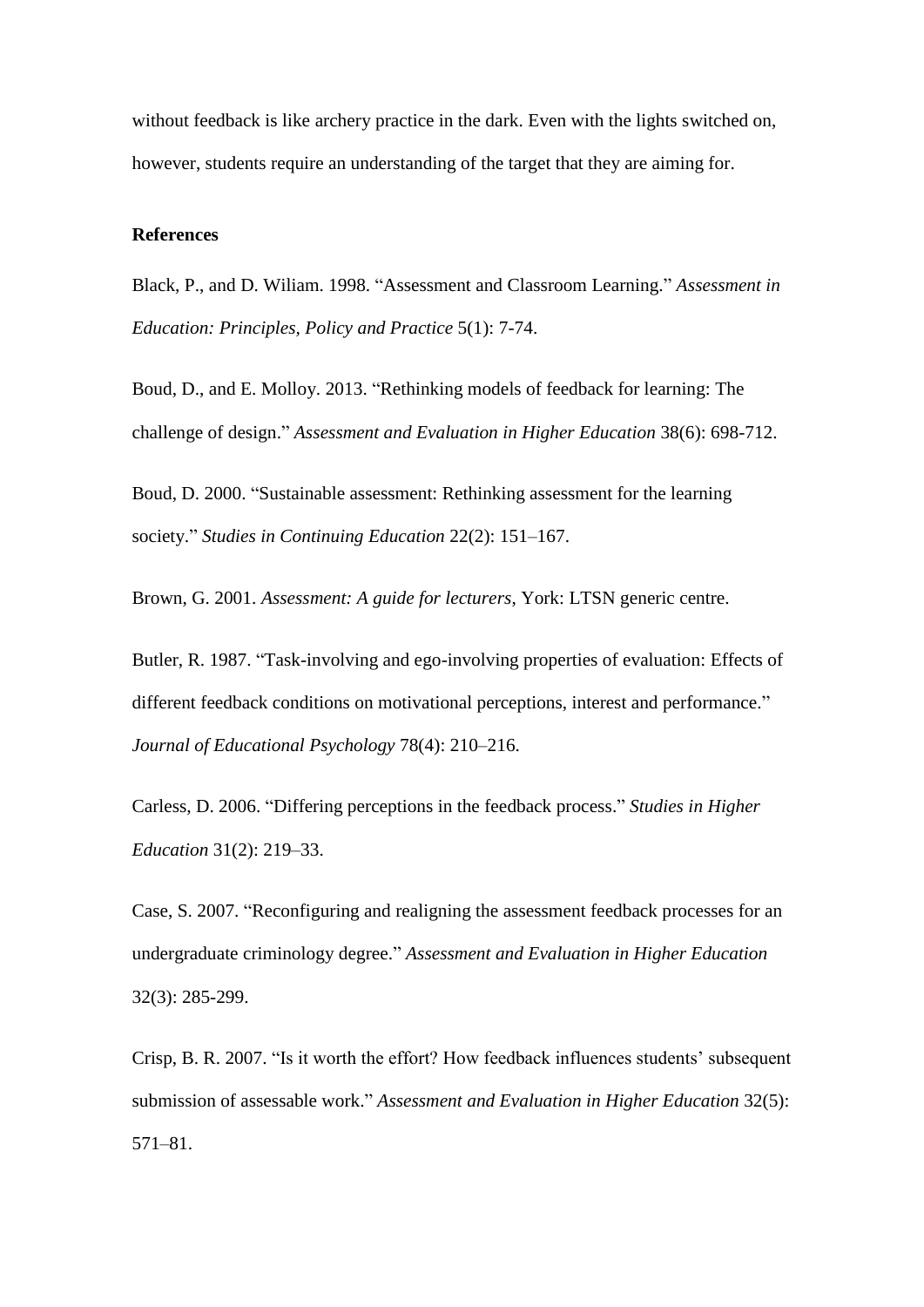Cross, K. 1996. "Improving teaching and learning through classroom assessment and classroom research." In *Improving student learning: Using research to improve student learning,* edited by G. Gibbs. Oxford: Oxford Centre for Staff Development.

Denton, P. 2001. "Generating coursework feedback for large groups of students using MS Excel and MS Word." *University Chemistry Education* 5: 1-8.

Denton, P., J. Madden, M. Roberts, and P. Rowe, 2008. "Students' response to traditional and computer-assisted formative feedback: a comparative case study." *British Journal of Educational Technology* 39: 486–500.

Gibbs, G., and T. Habeshaw, 1993. *Preparing to teach: An introduction to effective teaching in higher education.* Bristol: Technical and Educational Services.

Heinrich, E., J. Milne, and M. Moore. 2009. "An Investigation into E-Tool Use for Formative Assignment Assessment – Status and Recommendations*.*" *Educational Technology and Society* 12(4): 176–192.

Higgins, R., P. Hartley, and A. Skelton. 2001. "Getting the message across: The problem of communicating assessment feedback." *Teaching in Higher Education* 6(2): 269–274.

Huxham, M. 2007. "Fast and effective feedback: Are model answers the answer?" *Assessment and Evaluation in Higher Education* 32: 601–611.

Kerrigan, M. J. P., M. Clements, A. Bond A and G. Saunders. 2009. "eReflect - Making assessment count." Paper presented at the Fourth International Blended Learning Conference, Hatfield, June 17-18.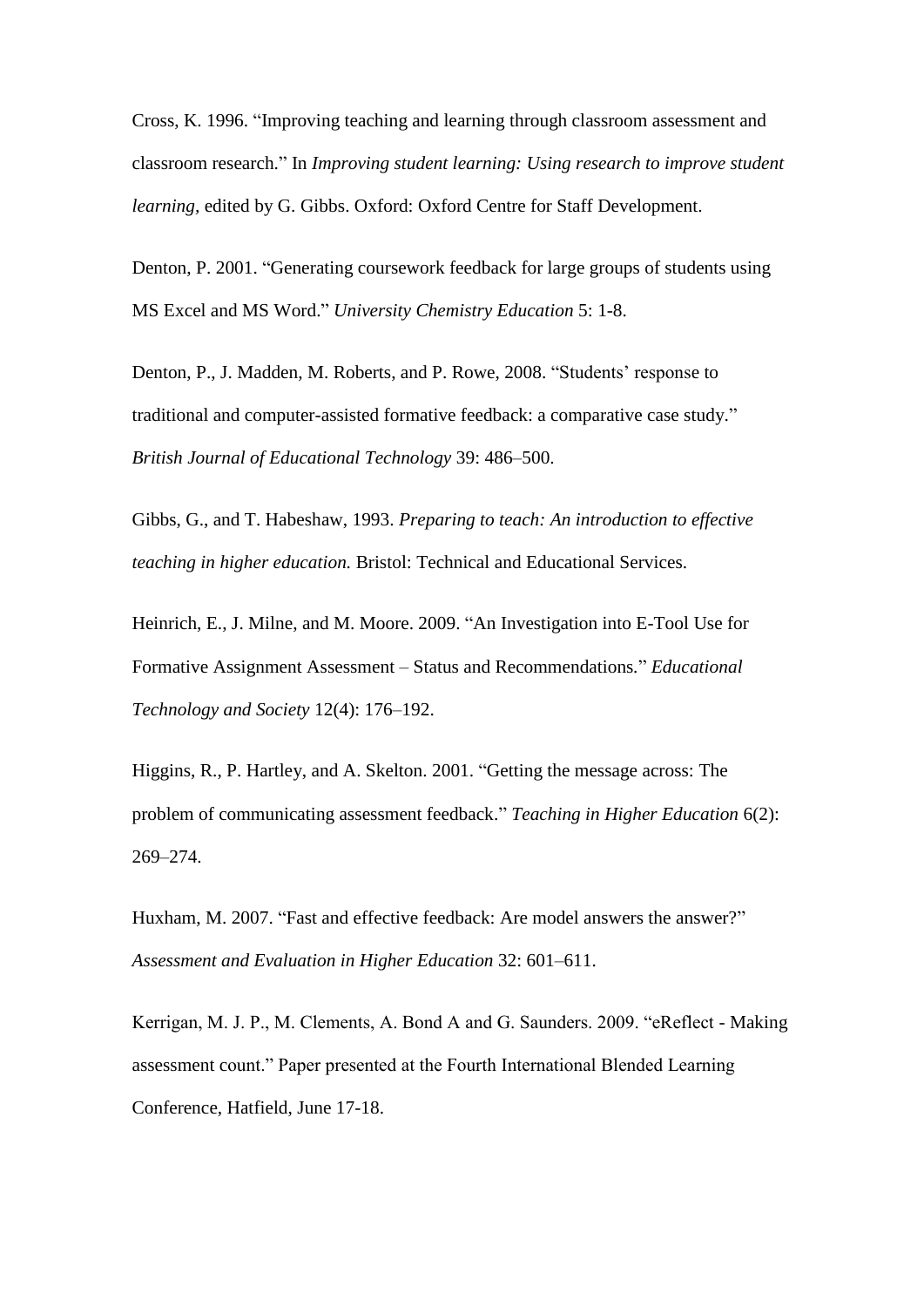Lunsford, R. 1997. "When less is more: principles for responding in the disciplines." In *Writing to learn: strategies for assigning and responding to writing across the disciplines,* edited by M. Sorcinelli and P. Elbow. San Francisco: Jossey-Bass.

McKie Bell, F., J. Smailes, and L. Smith. 2006. *Providing Electronic Feedback: Evaluation of Electronic Feedback 100 Software*. Newcastle: Northumbria University.

National Union of Students. 2012. *Student Experience Research 2012 Part 1: Teaching and Learning.* Gloucester: Quality Assurance Agency.

Nicol, D. J., and D. Macfarlane-Dick. 2006. "Formative assessment and self-regulated learning: A model and seven principles of good feedback practice." *Studies in Higher Education* 31(2): 199-218.

Nicol, D. J., and C. Milligan. 2006. "Rethinking technology-supported assessment in terms of the seven principles of good feedback practice." In *Innovative Assessment in Higher Education*, edited by C. Bryan and K. Clegg. London: Taylor and Francis

Orsmond, P., S. Merry and K. Reiling. 2000. "The use of student derived marking criteria in peer and self-assessment." *Assessment and Evaluation in Higher Education* 25(1): 21–38.

Pashler, H., N. J. Cepeda, J. T. Wixted, and D. Rohrer. 2005. "When does feedback facilitate learning of words?" *Journal of Experimental Psychology: Learning, Memory, and Cognition* 31: 3–8.

Price, M., K. Handley, J. Millar, and B. O'Donovan. 2010. "Feedback: all that effort, but what is the effect?" *Assessment and Evaluation in Higher Education* 35(3): 277-289.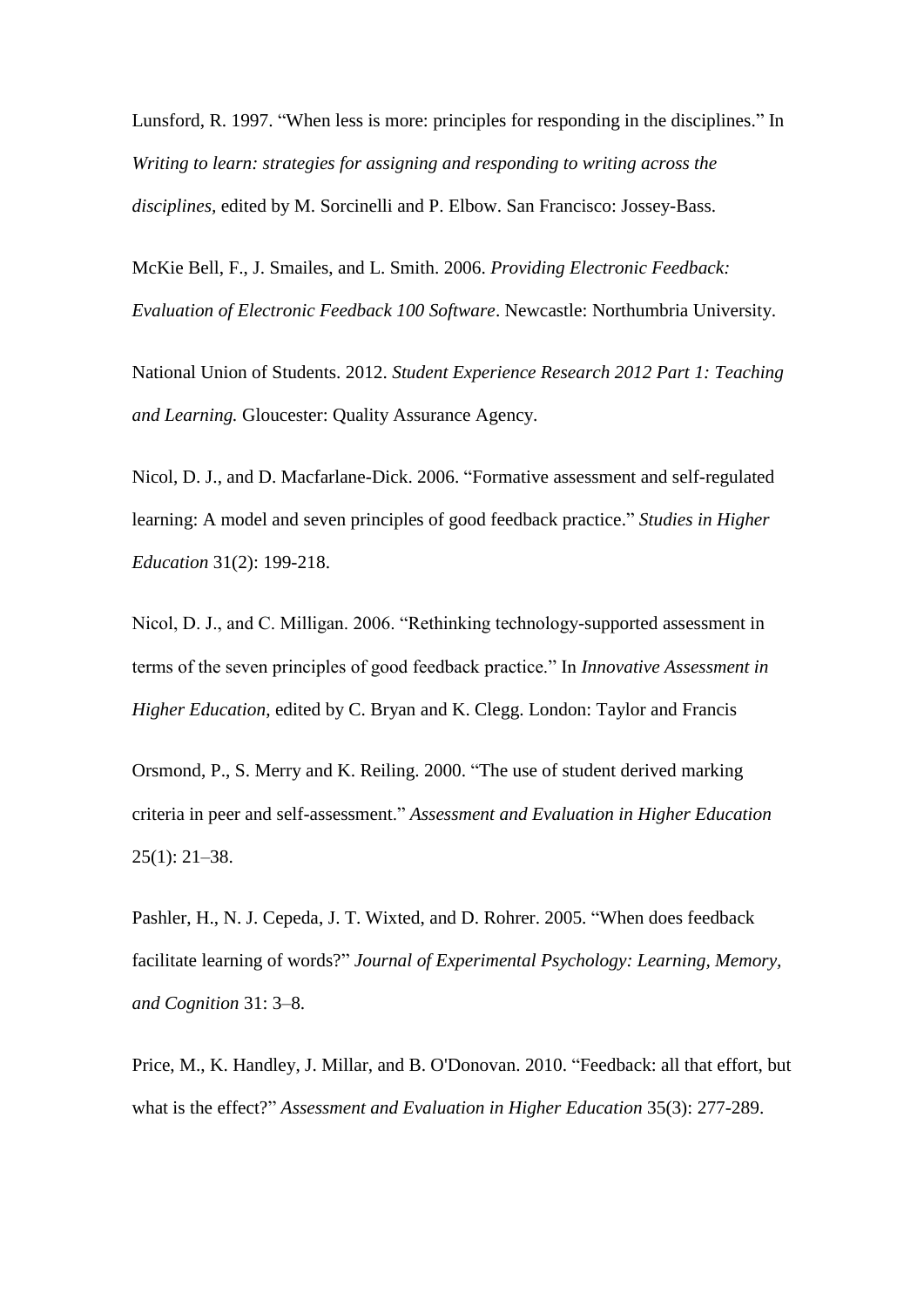Sadler, D. R. 1989. "Formative assessment and the design of instructional systems." *Instructional Science* 18: 119–144.

Taras, M. 2001. "The use of tutor feedback and student self-assessment in summative assessment tasks: Towards transparency for students and for tutors." *Assessment and Evaluation in Higher Education* 26(6): 605–614.

Weaver, M. 2006. "Do students value feedback? Students' perception of tutors' written responses." *Assessment and Evaluation in Higher Education* 31: 379–394.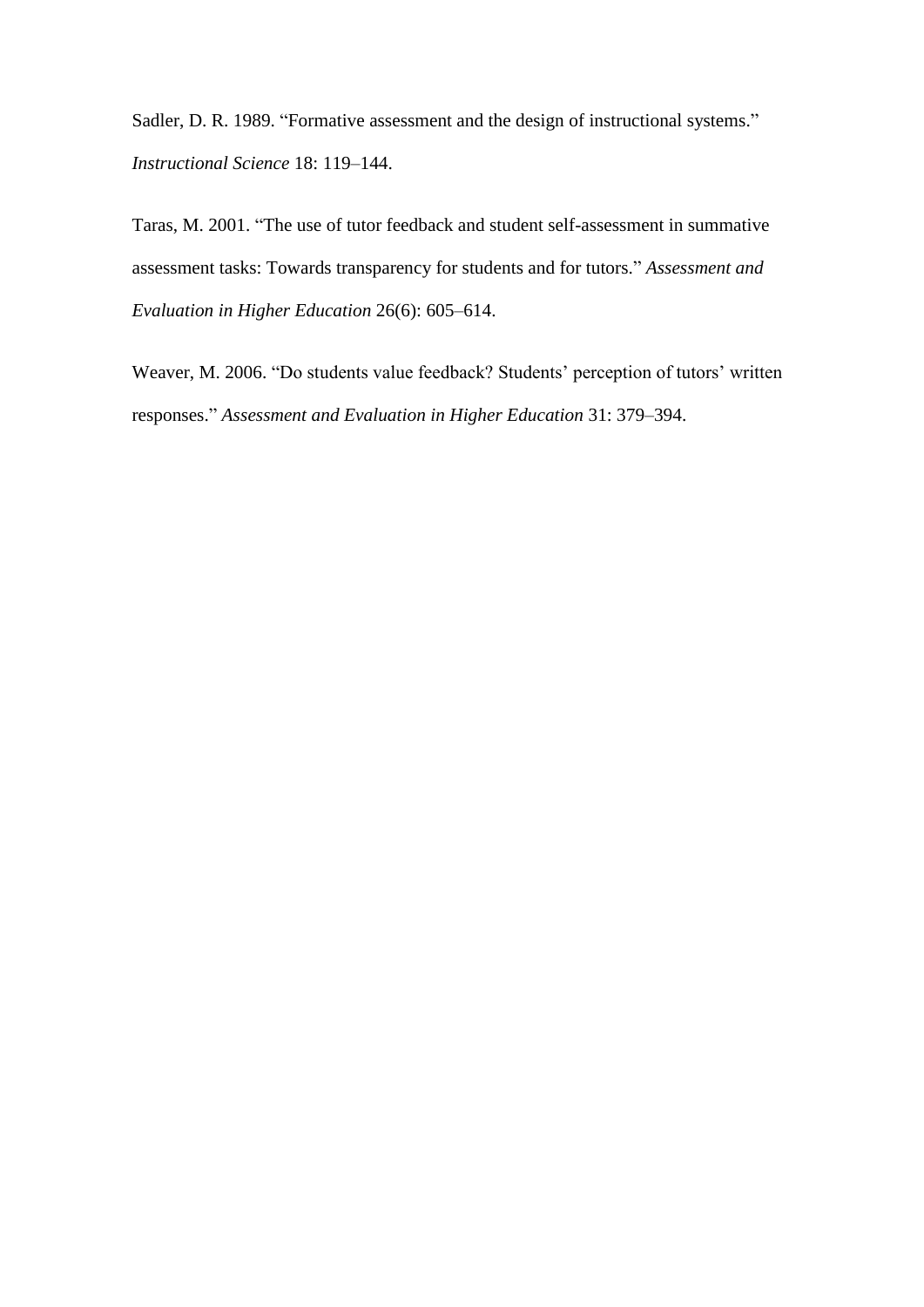| Group | n  | Mean % mark<br>for laboratory<br>report | Standard<br>deviation of %<br>marks | $n$ (confirmed<br>reading of<br>online<br>feedback) | $n$ (collecting<br>hard copy<br>feedback) |
|-------|----|-----------------------------------------|-------------------------------------|-----------------------------------------------------|-------------------------------------------|
| A     | 81 | 61.0                                    | 13.0                                | 60                                                  | 52                                        |
| B     | 82 | 62.3                                    | 11.4                                | 57                                                  | 57                                        |
|       | 80 | 62.6                                    | 12.7                                | n/a                                                 | 54                                        |

Table 1. Profile of all the participants in this experiment  $(n = 243)$ .

Table 2. Profile of participants in the revised data set  $(n = 141)$ .

| Group         | $\boldsymbol{n}$ | Gender |        | Programme    |               | Mean, change<br>in % MCQ test |
|---------------|------------------|--------|--------|--------------|---------------|-------------------------------|
|               |                  | Male   | Female | <b>ACAPS</b> | <b>MPharm</b> | score $(\Delta\%)^a$          |
| A             | 43               | 15     | 28     | 14           | 29            | $-5.3$                        |
| B             | 45               | 21     | 24     | 13           | 32            | $-6.4$                        |
| $\mathcal{C}$ | 53               | 20     | 33     | 21           | 32            | $-1.7$                        |

<sup>a</sup>Calculated for each student by subtracting the benchmark MCQ score from the followup MCQ test score.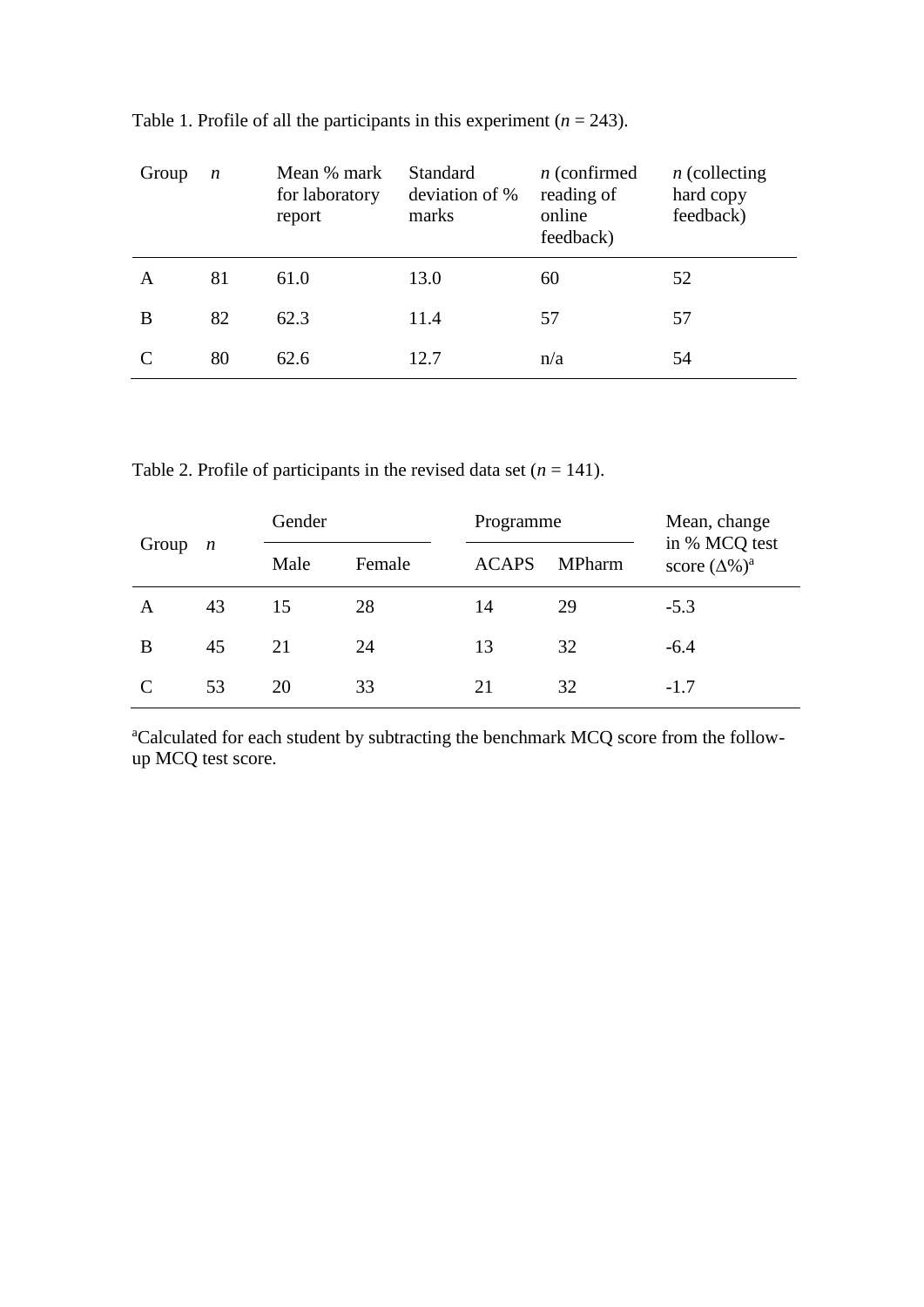

Figure 1. Correlation of estimated and actual laboratory report % marks for 56 group B students. The solid line represents  $y = x$ .